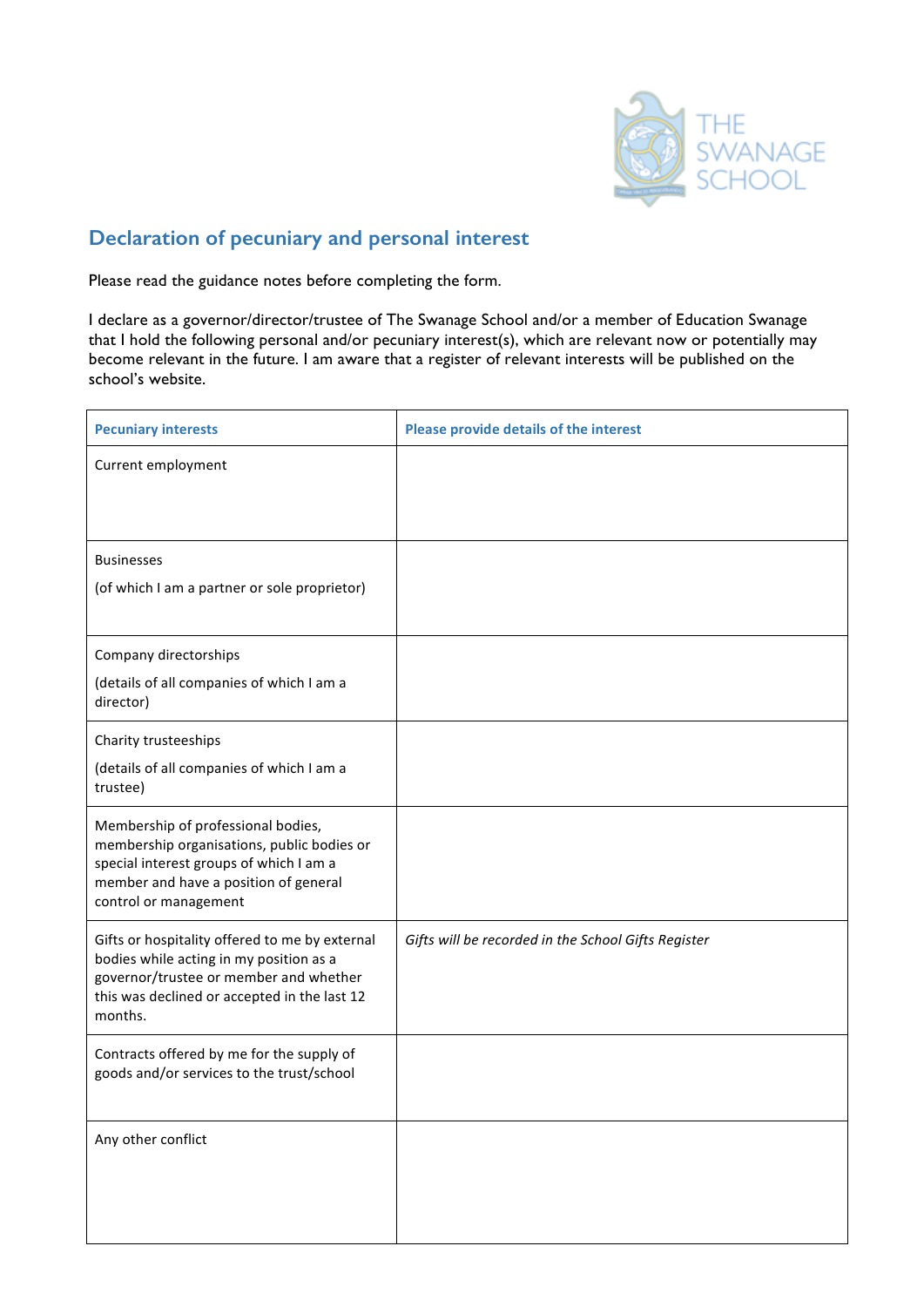| <b>Personal interests</b>                                                                             | <b>Name &amp; relationship</b> | <b>Nature of the interest</b> |
|-------------------------------------------------------------------------------------------------------|--------------------------------|-------------------------------|
| Immediate family/close connections to<br>governor/trustee or member                                   |                                |                               |
| Company directorships or trusteeships of<br>family/close connections to<br>governor/trustee or member |                                |                               |
| Number of children at The Swanage School                                                              |                                |                               |

### **If you are a governor/trustee of any other schools and/or academies, or a member of any other academy trusts, please provide details below:**

| Name of school/academy/academy trust |  |
|--------------------------------------|--|
| Position held                        |  |
| Date appointed/elected to post       |  |
| Date of termination to post          |  |

To the best of my knowledge the information supplied above is correct and complete. I understand that it is my responsibility to declare any conflict of interest/loyalty, business or personal that relates directly or indirectly, to myself or any relation in any contract, proposed contract or other matter when present at a meeting at the school where such contract or matter comes under consideration. I understand that I must withdraw from any meeting during the discussion of such contract or matter and must not vote in respect of it.

I agree to review and update this declaration annually and give consent for the information provided to be used in accordance with the trust/school's conflicts of interest policy.

| Signed:     |  |
|-------------|--|
| Print name: |  |
| Date:       |  |